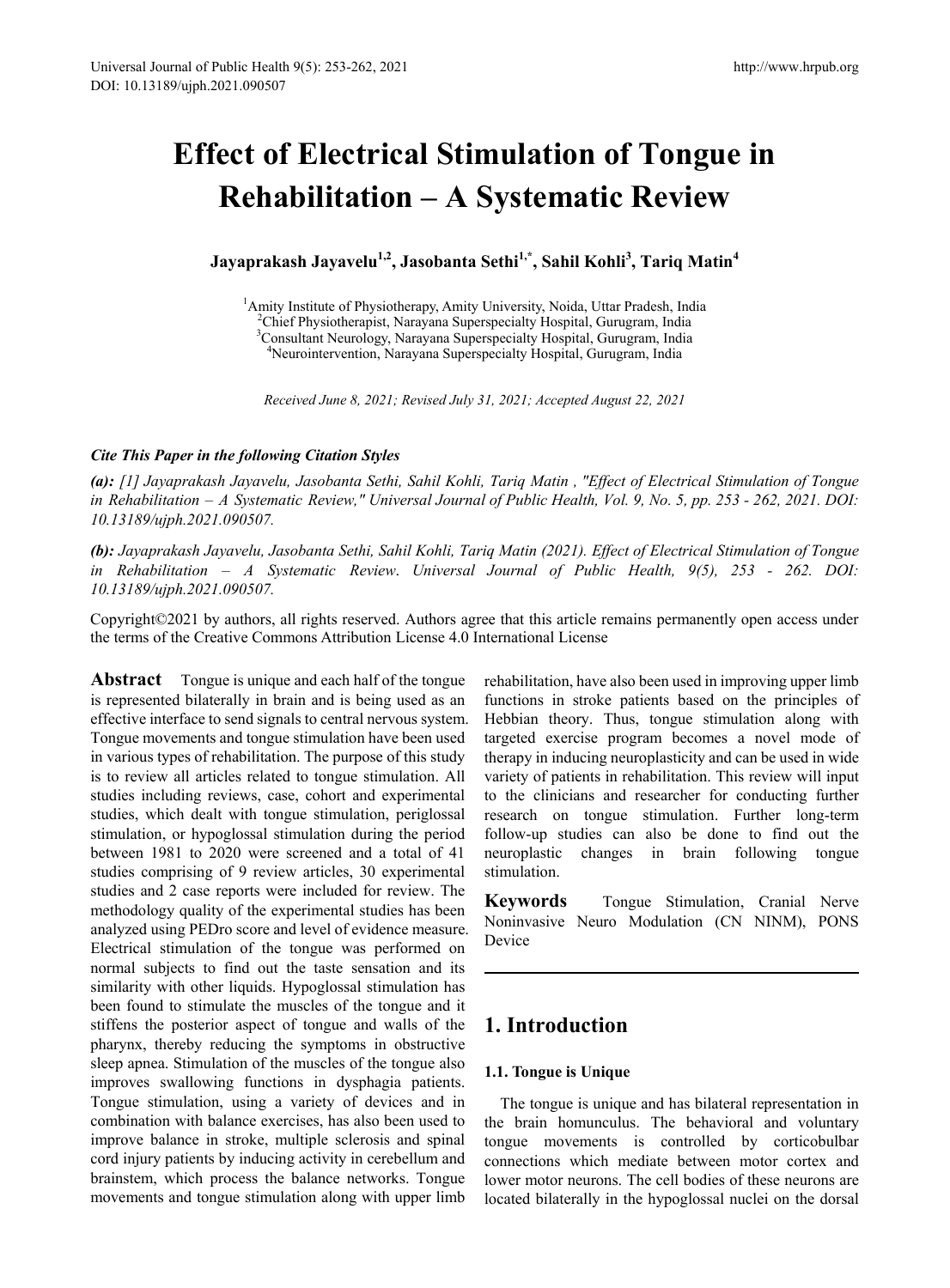surface of the medulla [1].

The tongue, a muscular organ, plays a vital role in various body functions such as breathing, speaking, chewing and swallowing (Figure 1) [2, 26]. Its action also affects lower limb muscle strength and posture in addition to oral cavity. According to one line of thought, the tongue has paracrine/autocrine mechanism of action to produce different substances which interact with the whole body. Connections with the tongue should be considered to enhance patient rehabilitation programs to get better therapeutic results [2].

#### **1.2. Tongue Stimulation**

Tongue can be used as a useful link for sending electrical signals to the central nervous system, for example, sensory substitution in blind or balance-impaired individuals. Tongue stimulation along with vestibular training improved balance in vestibular disorder patients which was sustained even after the final stimulation session. In 2001, Schwartz et al. [3] demonstrated the successful use of hypoglossal nerve stimulation in small cohort of sleep apnea patients to reduce sleep apnea.

Neurorehabilitation therapists use multiple therapeutic

techniques to help the patient improve either by helping the patient relearn and improve previous skills or by compensating with alternative techniques or by providing assistive technologies that may be temporary or permanently used. A related specialty, neuromodulation, effects the central nervous system with the use of electrical current or medications. Neuromodulation interventions such as spinal cord stimulators, baclofen pumps, deep brain stimulators and transcranial magnetic stimulation are commonly used [4].

The basic principles of Cranial-Nerve Non-Invasive Neuromodulation (CN-NINM) technology is to access brain networks through stimulation of cranial nerves which are present in tongue, and it is used in conditions such as headache, tinnitus [5], sleep disorders and depression. It is noteworthy that the principles and corresponding therapeutic regimens are already successfully implemented on various neurological conditions where there are problems in balance, gait disorders, eye movement control, speech and cognitive functions [6, 7].

The objective of this review is to find out the use of tongue stimulation in various types of rehabilitation and its effectiveness.



**Figure 1.** Muscles of the Tongue (source[: www.kenhub.com\)](http://www.kenhub.com/)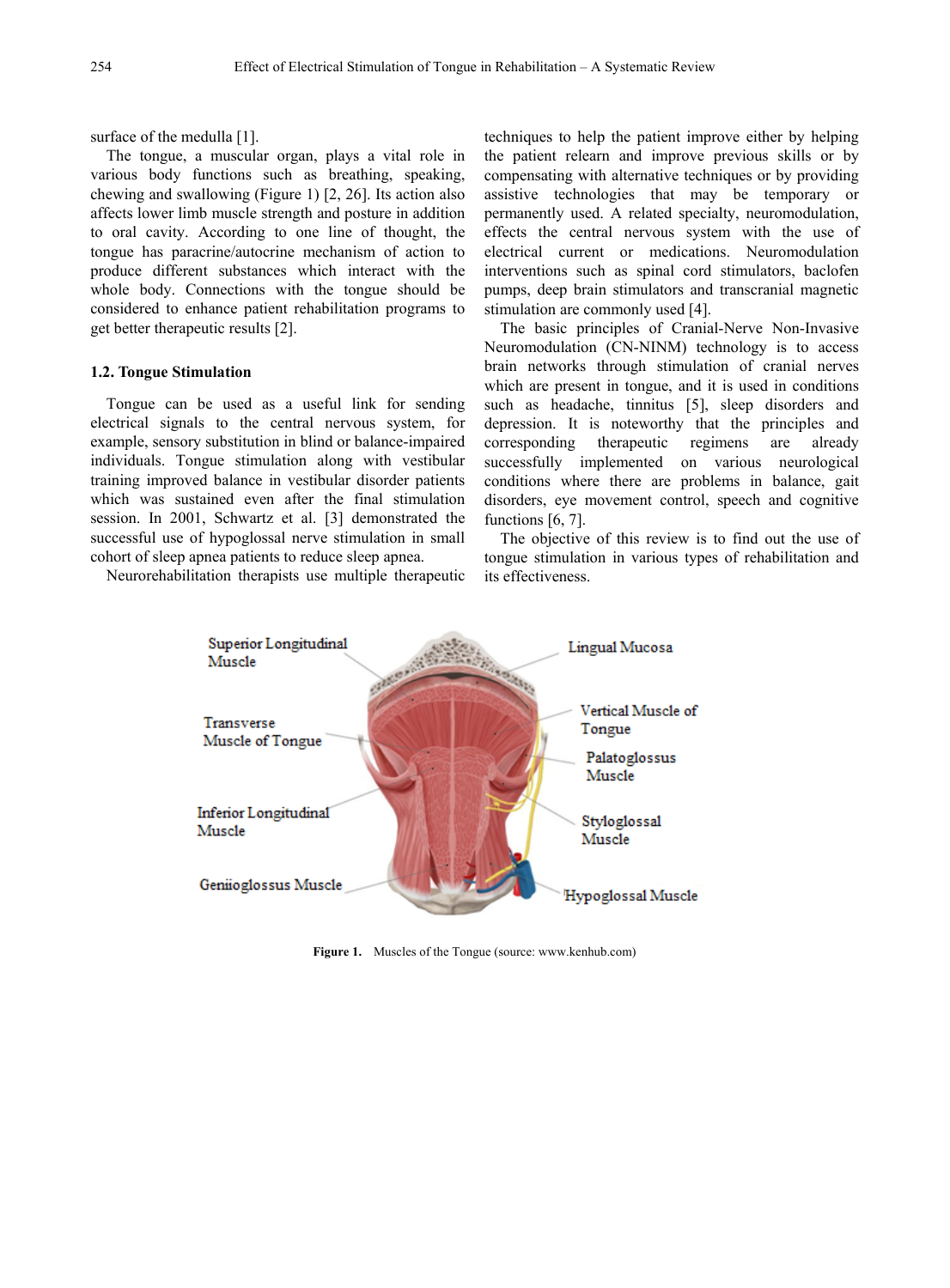## **2. Material and Methods**

#### **2.1. Inclusion and Exclusion Criteria**

All studies published during the period between 1981 and 2020 including case studies, cohort studies, experimental studies, and reviews, which were dealing with tongue stimulation had been included in the study. Studies done on animal subjects and studies where only abstracts available were excluded for the review.

#### **2.2. Search Strategy**

A total of 1014 peer reviewed journal articles, reports, book chapters published during the period between 1981 and 2020 were reviewed and collated from major databases such as PubMed, EMBASE, The Cochrane Library, and Scopus. Key words included were "tongue stimulation," "hypoglossal stimulation," and "periglossal stimulation." Only 41 articles, which met the inclusion and exclusion criteria, were taken for final data analysis.

#### **2.3. Data Extraction and Synthesis**

The included papers were critically evaluated using the Preferred Reporting Items for Systematic Reviews and Meta-Analyses (PRISMA, formerly QUOROM) Statement. The PRISMA Statement provides an evidence-based 27-item checklist (eg, on objectives, methodology, and limitations) for reporting in systematic review. All information related to tongue stimulation, periglossal stimulation, and hypoglossal stimulation was extracted from 41 articles. Information related to use of tongue stimulation on different categories of the patients, its benefits, any adverse events, and physiology behind the outcome were analyzed.

## **3. Results**

We have included 41 studies for review after screening for relevance of the study article and excluding the articles which do not meet the inclusion and exclusion criteria, (Refer Table 1). We found that several studies have been done on tongue stimulation in various subjects – normal as well as on disease conditions. The studies were done on normal subjects, balance impaired patients, multiple sclerosis, spinal cord injury and stroke patients to find out the effect of tongue stimulation on taste quality, pharyngeal cross-sectional area, balance and motor recovery (Table 2 and Table 3). Methodology quality of the study has been analyzed using PEDro Score and Level of Evidence measure. Experimental studies with PEDro score  $\geq$  4 have been taken for analysis and discussion.

**Table 1.** Study Characteristics

| SNo | <b>Type of Study</b>        | <b>Number of Studies</b><br>included |
|-----|-----------------------------|--------------------------------------|
|     | Case Studies                |                                      |
|     | <b>Experimental Studies</b> | 30                                   |
|     | Reviews                     |                                      |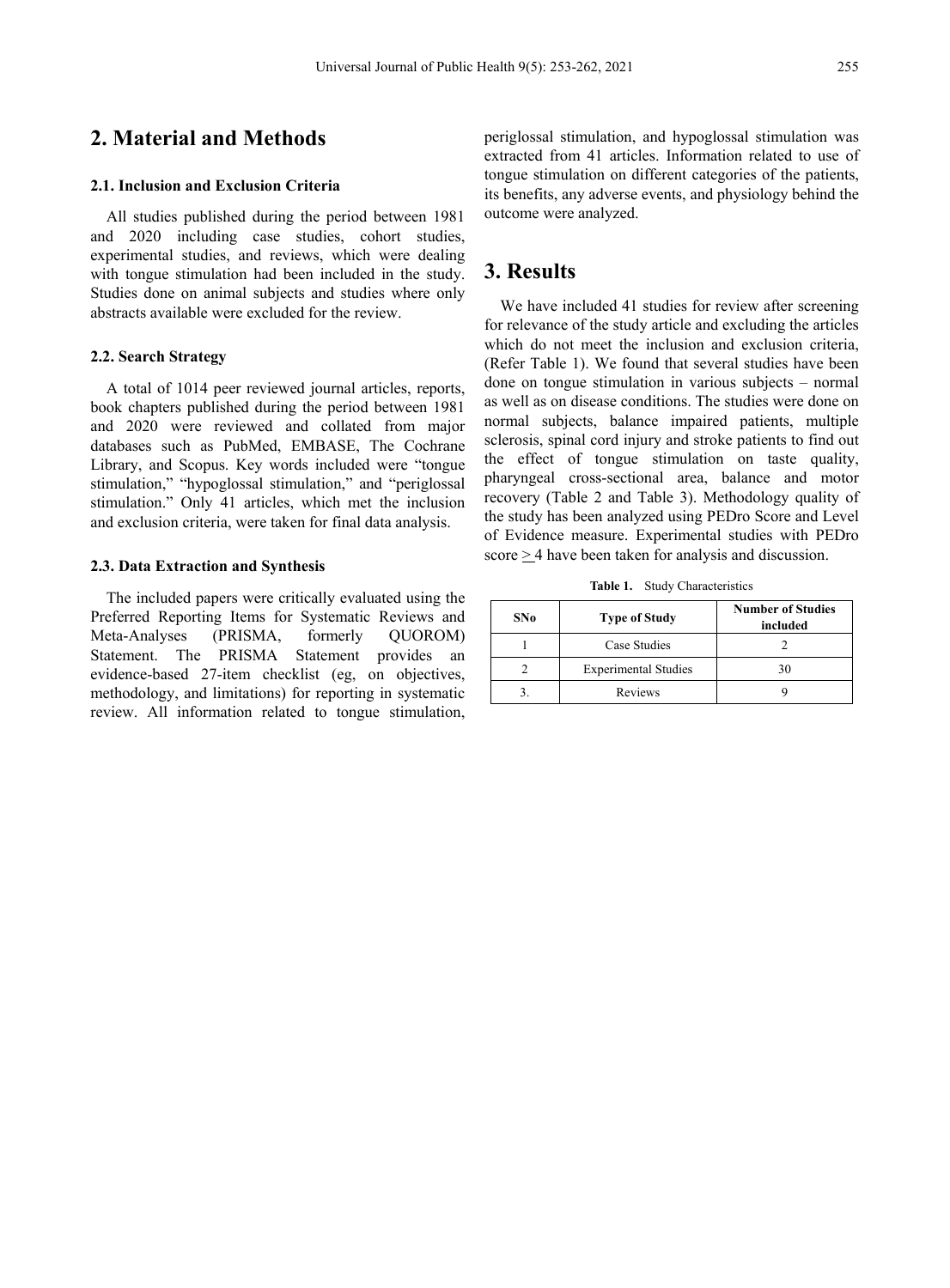| S.No. | <b>AUTHORS</b><br>(YEAR)                      | <b>STUDY PROTOCOL</b>                                                                                                                                                             | <b>NUMBER</b><br>OF<br><b>SUBJECTS</b> | <b>OUTCOME MEASURES</b>                                                                                                                                                                                                              | <b>RESULTS AND CONCLUSION</b>                                                                                                                                                                                                                                                                                                                        | Level of<br><b>Evidence</b> | <b>Quality / PEDro</b><br>score |
|-------|-----------------------------------------------|-----------------------------------------------------------------------------------------------------------------------------------------------------------------------------------|----------------------------------------|--------------------------------------------------------------------------------------------------------------------------------------------------------------------------------------------------------------------------------------|------------------------------------------------------------------------------------------------------------------------------------------------------------------------------------------------------------------------------------------------------------------------------------------------------------------------------------------------------|-----------------------------|---------------------------------|
| 1.    | Tyler S.<br>Allison et. al.<br>$(2020)$ [7].  | Fungiform papillae number and distribution<br>were determined for 15 subjects and they were<br>given electrotactile stimulation (ETS).                                            | 15                                     | Perceived number of stimuli<br>and perceived intensity.                                                                                                                                                                              | Electrotactile discrimination ability of the<br>tongue is associated with the presence of<br>specific connective tissue structures                                                                                                                                                                                                                   | 2 <sub>b</sub>              | Fair<br>$PEDro Score = 5$       |
| 2.    | Armand V.<br>Cardello et al<br>$(1981)$ [8].  | Four subjects underwent chemical, electrical,<br>and tactile stimulation of single human taste<br>papillae.                                                                       | $\overline{4}$                         | Taste quality                                                                                                                                                                                                                        | Proportion of salty responses were<br>significantly lesser for tactile stimulation<br>than for electrical stimulation                                                                                                                                                                                                                                | 3 <sub>b</sub>              | Fair<br>$PEDro Score = 4$       |
| 3.    | S. Isono et. al.<br>$(1999)$ [9].             | Seven OSA patients underwent tongue<br>stimulation (pulse width of 0.2 ms, frequency of<br>100 Hz, duration of two-three seconds)                                                 | $7\phantom{.0}$                        | Pharyngeal cross-sectional area                                                                                                                                                                                                      | Electrical stimulation of the tongue stiffens<br>the airway wall behind the tongue in patients<br>with obstructive sleep apnea.                                                                                                                                                                                                                      | 3 <sub>b</sub>              | Good<br>PEDro Score = $6$       |
| 4.    | Harry T.<br>Lawless et. al.<br>$(2005)$ [10]. | A series of three experiments investigated the<br>nature of metallic taste reports after stimulation<br>with metallic salt solution, metals and electric<br>currents.             | 10, 23, 78                             | Taste sensation                                                                                                                                                                                                                      | Two distinct mechanisms for evaluation of<br>metallic taste reports, one dependent upon<br>retronasal smell and a second mediated by<br>oral chemoreceptors.                                                                                                                                                                                         | $2b$ ,                      | Good<br>PEDro Score = $6$       |
| 5.    | Y.P. Danilov<br>$(2007)$ [11].                | Subjects with peripheral or central vestibular<br>loss were trained with the Brain Port balance<br>device                                                                         | 28                                     | Computerized Dynamic<br>Posturography (CDP) using the<br>Sensory Organization Test<br>(SOT), Dynamic Gait Index<br>(DGI), Activities-specific<br><b>Balance Confidence Scale</b><br>(ABC), and Dizziness Handicap<br>Inventory (DHI) | All subjects showed improved performance<br>than the conventional vestibular therapy.                                                                                                                                                                                                                                                                | 2 <sub>b</sub>              | Good<br>PEDro Score = $6$       |
| 6.    | Cecil A.<br>Lozano et al.<br>$(2009)$ [12].   | Eight healthy subjects underwent electrotactile<br>stimulation of the tongue:                                                                                                     | 8                                      | Intensity perception,<br>discrimination and<br>cross-modality estimation                                                                                                                                                             | The sensory system and bioelectrical<br>properties of the tongue allow reliable and<br>stable transmission of electrotactile<br>stimulation intensity information                                                                                                                                                                                    | 3 <sub>b</sub>              | Good<br>PEDro Score = $6$       |
| 7.    | Kazuma<br>Aoyama et al.<br>$(2017)$ [13].     | Eight male participants underwent galvanic<br>tongue stimulation to find out the effect of<br>galvanic stimulation on bitter and sweet tasting<br>electrolyte and nonelectrolyte. | 8                                      | Taste sensation                                                                                                                                                                                                                      | Galvanic Tongue Stimulation Inhibits Five<br>Basic Tastes Induced by Aqueous<br>Electrolyte Solutions.                                                                                                                                                                                                                                               | 3 <sub>b</sub>              | Good<br>PEDro Score = $6$       |
| 8.    | Joel Moritz Jr<br>et al. (2017)<br>$[14]$     | Twenty five healthy subjects underwent tongue<br>stimulation.                                                                                                                     | 25                                     | Perceived Intensity and<br><b>Discrimination Ability</b>                                                                                                                                                                             | Stimulation of the most anterior and medial<br>tongue resulted in the highest perceived<br>intensity and the best discrimination ability.<br>Most subjects were able to perceive and<br>discriminate electrotactile stimulation better<br>on one side of the tongue, and perception<br>was affected by the orientation of<br>stimulating electrodes. | 2 <sub>b</sub>              | Good<br>$PEDro Score = 7$       |
| 9.    | Zack Frehlick<br>et al (2019)<br>$[15]$       | Twenty subjects underwent translingual<br>neurostimulation for 20 minutes                                                                                                         | 20                                     | <b>EEG</b> changes                                                                                                                                                                                                                   | The initial findings of EEG changes in<br>resting brain activity were reported after a<br>single 20-min session of PoNS. While both<br>high and low frequency PoNS dosage levels<br>produced significant changes in alpha and<br>theta wave activity, HF stimulation showed<br>differential dosage effects.                                          | 1 <sub>b</sub>              | Good<br>$PEDro Score = 7$       |

**Table 2.** Tongue Stimulation in Various Conditions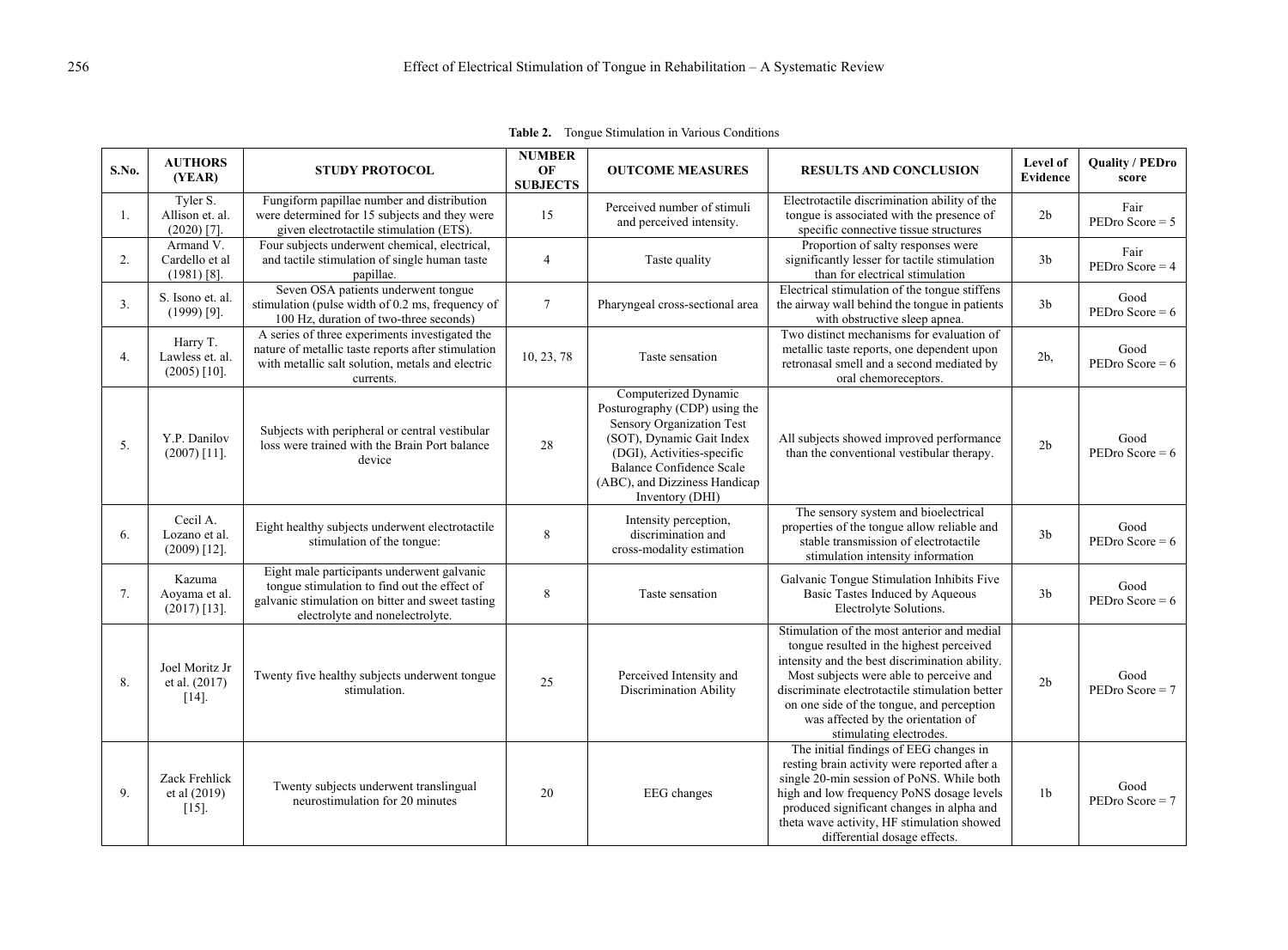| S.No. | <b>AUTHORS</b><br>(YEAR)                 | <b>STUDY PROTOCOL</b>                                                                                                                                                                                                                                                                                                                                                                           | <b>NUMBER OF</b><br><b>PARTICIPANTS</b> | <b>OUTCOME</b><br><b>MEASURES</b>                                                                                                                                                                       | <b>RESULTS AND CONCLUSION</b>                                                                                                                                                                                                                                                                                                | <b>LEVEL OF</b><br><b>EVIDENCE</b> | <b>PedRO</b> Score                |
|-------|------------------------------------------|-------------------------------------------------------------------------------------------------------------------------------------------------------------------------------------------------------------------------------------------------------------------------------------------------------------------------------------------------------------------------------------------------|-----------------------------------------|---------------------------------------------------------------------------------------------------------------------------------------------------------------------------------------------------------|------------------------------------------------------------------------------------------------------------------------------------------------------------------------------------------------------------------------------------------------------------------------------------------------------------------------------|------------------------------------|-----------------------------------|
| 1.    | Wildenberg J C, et<br>al (2011) [19].    | Balance impaired subjects<br>underwent cranial nerve<br>noninvasive neuromodulation<br>(CN-NINM) for 20 minutes for<br>five days.                                                                                                                                                                                                                                                               | 12, 9                                   | <b>Functional MRI</b><br>And Postural<br>Sway                                                                                                                                                           | CN-NINM may induce neuromodulation and<br>improve balance by increasing activity within<br>the dorsal pons. $(p<0.01)$                                                                                                                                                                                                       | 2 <sub>b</sub>                     | Fair<br>$PEDro Score = 5$         |
| 2.    | Wildenberg J C, et<br>al. $(2011)$ [17]. | Balance impaired subjects<br>received tongue stimulations, 19<br>sessions (over the period of ten<br>days) wherein the subject stood<br>as stable as possible with their<br>feet together and eyes closed.                                                                                                                                                                                      | 9,9                                     | <b>Functional MRI</b><br>and sensory<br>organization<br>testing(SOT)                                                                                                                                    | Six of the eight balance-impaired subjects had<br>improved SOT composite scores after<br>CNNINM stimulation.                                                                                                                                                                                                                 | 2 <sub>b</sub>                     | Fair<br>$PEDro Score = 5$         |
| 3.    | Joe C. Wildenberg<br>et al (2013) [18].  | Twelve Balance impaired<br>individuals were given tongue<br>stimulation for 5 days (9<br>sessions) and compared with<br>nine normal subjects.                                                                                                                                                                                                                                                   | 12, 9                                   | $MRI - GLM$<br>analysis                                                                                                                                                                                 | Balance impaired individual had decreased<br>response of the primary visual cortex to visual<br>stimuli and increased connection between<br>visual cortex and motion sensitive area, which<br>was corrected by tongue stimulation                                                                                            | 2 <sub>b</sub>                     | Fair<br>$PEDro Score = 5$         |
| 4.    | Mitchell E Tyler et<br>al $(2014)$ [20]. | Chronic Multiple Sclerosis<br>patients underwent 14 weeks of<br>balance training along with<br>tongue stimulation.                                                                                                                                                                                                                                                                              | 20                                      | Dynamic Gait<br>Index                                                                                                                                                                                   | Tongue Stimulation improves balance in<br>multiple sclerosis patients.                                                                                                                                                                                                                                                       | 1 <sub>b</sub>                     | Good Quality<br>PEDRO score = $9$ |
| 5.    | Brittany Mei<br>Young (2014) [21].       | Subjects underwent15 two-hour<br>sessions of intervention using an<br>electroencephalogram-guided<br>brain computer interface device,<br>which incorporated tongue<br>stimulation, visual display, and<br>functional electrical stimulation<br>as feedback. These BCI therapy<br>sessions were scheduled over the<br>course of up to six weeks with no<br>more than three sessions per<br>week. | 16                                      | Functional MRI,<br>Action Research<br>Arm Test<br>(ARAT), 9-Hole<br>Peg Test (9-HPT),<br>and Hand function<br>domains of Stroke<br>Impact Scale (SIS)<br>and Activities of<br>Daily Living<br>$(ADL)$ . | The correlations observed between changes in<br>FC measures and changes in behavioral<br>outcomes indicate that both adaptive and<br>maladaptive changes in FC may develop with<br>this therapy and also suggest a brain-behavior<br>relationship that may be stimulated by the<br>neuromodulatory component of BCI therapy. | 2 <sub>b</sub>                     | Good<br>PEDro Score = $6$         |
| 6.    | Brittany Young et<br>al. (2015) [22].    | Stroke subjects with upper limb<br>impairment underwent training<br>with Brain-Computer Interface<br>with tongue stimulation.                                                                                                                                                                                                                                                                   | 16                                      | ARAT, SIS,<br>FMRI, Nine-hole<br>peg test                                                                                                                                                               | It was found that improvement in stroke impact<br>scale score were directly responsive to BCI<br>therapy dose and intensity correlated positively<br>with increased SIS Strength ( $p \le 0.05$ ), although<br>no direct relationships were identified with<br>9-HPT or ARAT scores.                                         | 2 <sub>b</sub>                     | Good<br>PEDro Score = $6$         |

**Table 3.** Tongue Stimulation in Neurological Conditions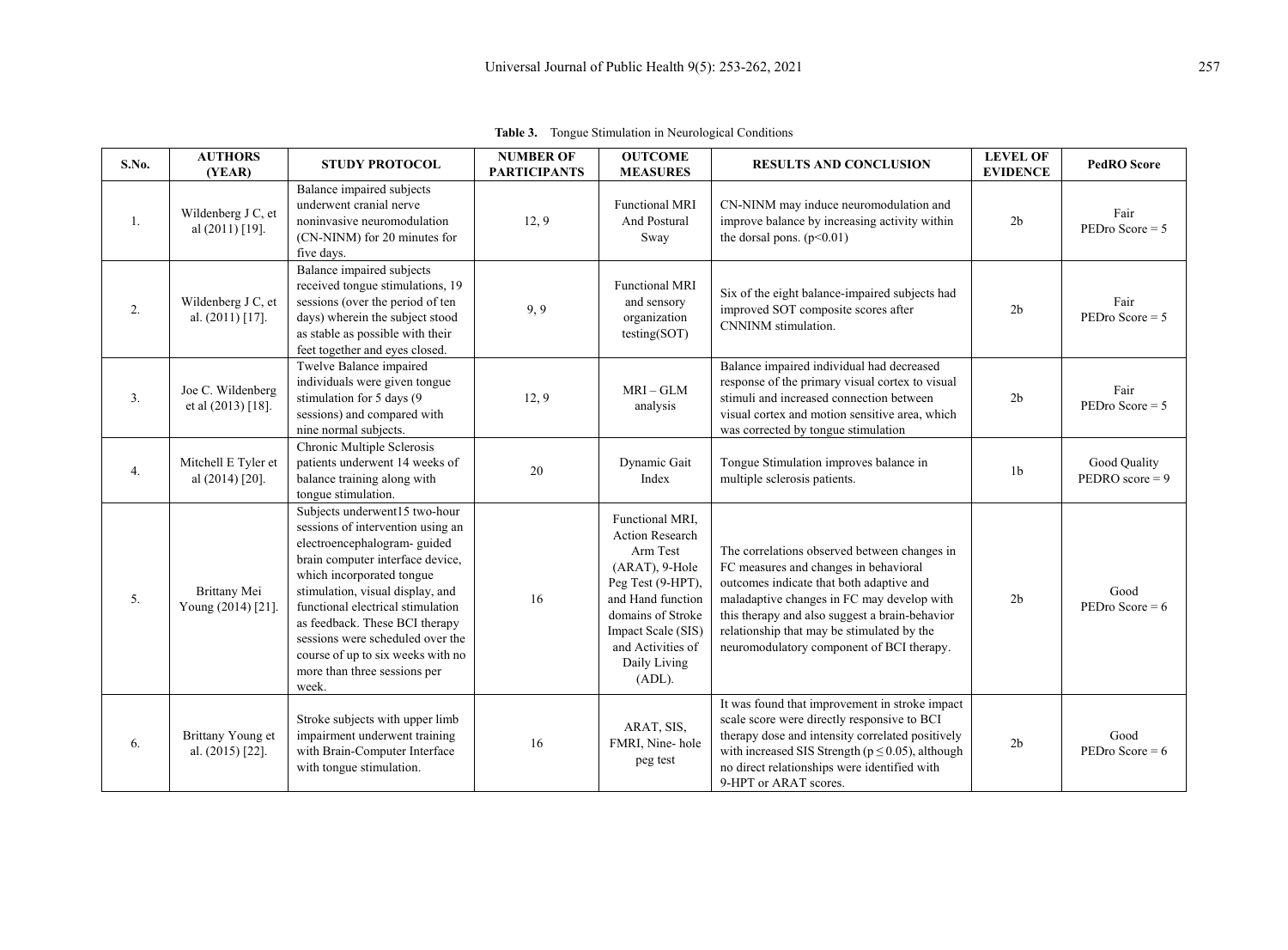Table 3 Continued

| 7.  | Brittany Mei<br>Young (2016) [23].            | Stroke patients with upper<br>extremity motor impairment<br>underwent training with<br>Brain-Computer Interface with<br>tongue stimulation.                                                                                                                 | 19 | Nine Hole Peg<br>Test (9-HPT),<br>Action Research<br>Arm Test<br>(ARAT), Stroke<br><b>Impact Scale</b><br>(SIS), and DTI<br>scans.                                             | Increases in contralesional corticospinal tract<br>(CST) functional anisotropy (FA) were<br>correlated with improvements in 9 Hole Peg<br>Test while increases in aFA correlated with<br>improvements in Action Research Arm Test but<br>with worsening 9-HPT performance; changes in<br>transcallosal motor fibers positively correlated<br>with those in the contralesional CST. | 1 <sub>b</sub> | Good<br>$PEDro Score = 7$      |
|-----|-----------------------------------------------|-------------------------------------------------------------------------------------------------------------------------------------------------------------------------------------------------------------------------------------------------------------|----|--------------------------------------------------------------------------------------------------------------------------------------------------------------------------------|------------------------------------------------------------------------------------------------------------------------------------------------------------------------------------------------------------------------------------------------------------------------------------------------------------------------------------------------------------------------------------|----------------|--------------------------------|
| 8.  | Gabriel Leonard et<br>al $(2017)$ [24].       | Multiple Sclerosis patients<br>(Seven in active and seven in<br>sham stimulation group)<br>received intensive physical<br>therapy and working memory<br>training for fourteen weeks. <sup>10</sup>                                                          | 14 | Functional MRI.<br>sensory<br>organization tests<br>(SOT), motor<br>performance<br>measures, and<br>neuropsychologic<br>al assessment                                          | Active group showed improvement in SOT.<br>PoNS stimulation can enhance motor<br>performance and working memory while<br>driving neuroplasticity                                                                                                                                                                                                                                   | 1 <sub>b</sub> | Excellent<br>$PEDro Score = 9$ |
| 9.  | Rosaleena Mohanty<br>et al (2018) [25].       | Chronic-stage stroke subjects<br>exhibiting persistent<br>upper-extremity motor deficits<br>received the therapeutic<br>intervention using a closed-loop<br>neurofeedback BCI device for<br>three weeks.                                                    | 20 | Functional MRI.<br>Action Research<br>Arm Test,<br>Nine-Hole Peg<br>Test, and Barthel<br>Index as well as<br>subjective<br>measures<br>including the<br>Stroke Impact<br>Scale | Rehabilitative therapies have enabled recovery<br>even at the chronic stage of stroke                                                                                                                                                                                                                                                                                              | 1 <sub>b</sub> | Good<br>PEDro Score $= 7$ .    |
| 10. | Rosaleena Mohanty<br>et al (2018) [26].       | Chronic stroke patients with<br>residual upper-extremity motor<br>impairment received<br>neuromodulatory training using a<br>closed-loop neurofeedback BCI<br>device.                                                                                       | 12 | <b>Functional MRI</b>                                                                                                                                                          | A higher number of strengthening functional<br>changes in comparison to the ones weakening<br>between pre- and post-therapy suggests a<br>greater overall positive impact of BCI<br>intervention on stroke recovery at a whole-brain<br>level                                                                                                                                      | 2 <sub>b</sub> | Good<br>$PEDro Score = 7$      |
| 11. | Alexander B.<br>Remsik et al (2019)<br>$[27]$ | Stroke survivors, presenting with<br>persistent upper limb<br>impairment, received a<br>maximum of 18-30 hours of<br>intervention with a new<br>electroencephalogram-based<br><b>BCI-driven functional electrical</b><br>stimulator (EEGBCI-FES)<br>device. | 21 | NIHSS, Barthel,<br>Grip Strength, 9<br>HPT, MMSE,<br><b>ARAT</b>                                                                                                               | BCI intervention may be an effective way of<br>addressing the upper extremity recovery in<br>stroke patients and studying neuromechanical<br>coupling with motor outputs.                                                                                                                                                                                                          | 1 <sub>b</sub> | Good<br>$PEDro Score = 7$      |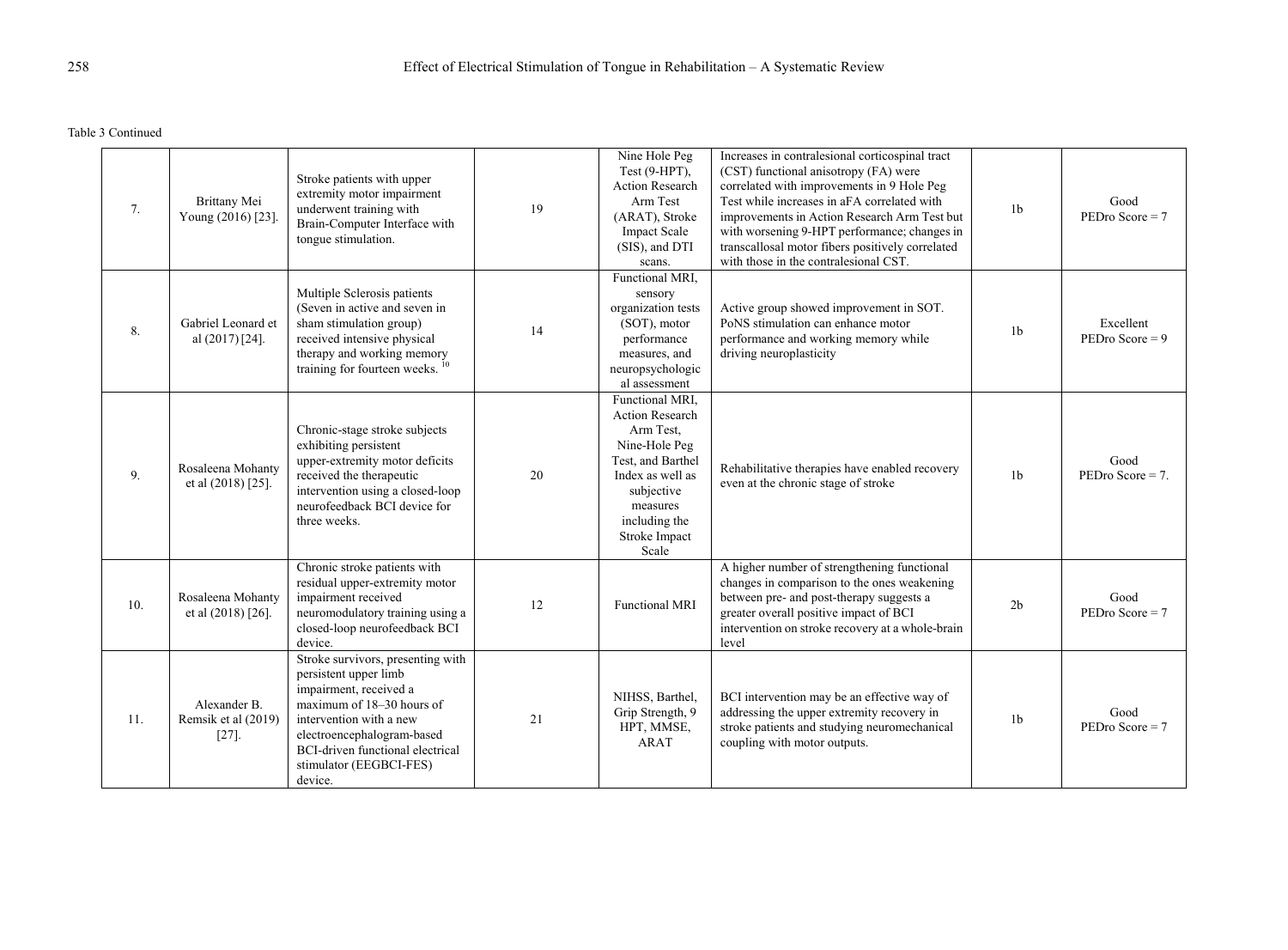## **4. Discussions**

Tongue stimulation has been used in wide variety of conditions due to specific characteristics of the tongue. The effects of tongue stimulation in different conditions and its benefits are discussed in detail

#### **Tongue and its Characteristics**

Tongue has a unique and rich innervation pattern with trigeminal, facial, glossopharyngeal, vagus and hypoglossal nerves. It is rich in sensory, mechanic and taste receptors and has a minimum two-point discrimination threshold, which ranges around 0.5-1 mm for mechanical stimulation and 0.25 – 0.5 mm for electrotactile stimulation [6, 28].

The tongue is an optimal site for electrotactile display. It is highly flexible and very sensitive to touch, both in spatial acuity and pressure sensitivity. It has a huge representation in the brain like that of the hands, the primary human organ for exploration by touch. The lips, palate and oral mucosa are also very sensitive to touch and have been explored as sites for electrotactile display [29]. There is significant electrotactile percept inhomogeneity on the tongue, and offers indirect evidence of the effects of the type of innervations and wide differences in both densities and distributions of tactile fibers in the tongue [30].

Chorda tympani (CT) and glossopharyngeal (IXth) nerves transmit taste information from anterior and posterior tongue to brainstem where they synapse with second order neurons in the rostral nucleus of solitary tract (rNST) [31].

#### **Tongue Stimulation in Normal Subjects**

Galvanic tongue stimulation (GTS) induces metallic or electric taste (Stevens et al, 2008). This fact was first discovered by Sulzer in the eighteenth century [13]. Fungiform papillae density is associated with increased discrimination ability for electrical stimuli [7].

The sensory system of the tongue can effectively convey electrical stimuli despite a very minimal practice and when information transfer is limited [18]. Due to technical difficulty in stimulating the tongue, researchers have developed special instruments to prove the neural mechanisms for somatosensory processing. In the somatotopic representation in cerebral cortex, the face and oral regions as well as the hand area occupied larger regions (Penfield and Boldrey, 1937), indicating an important role in the human somatosensory system [32].

#### **Tongue Stimulation in Obstructive Sleep Apnea (OSA)**

The pathophysiology of obstructive sleep apnea is characterized by multiple patterns of upper airway

collapse. Most sleep apnea patients have airway collapse at multiple levels at the levels of the velum, oropharynx, tongue base, and epiglottis. At all levels, complete or partial anteroposterior collapse is the most common pattern [3].

Hypoglossal nerve stimulation results in improvement in sleep apnea without awakening the patient by decreasing the collapsibility of the pharynx and thereby increasing the airflow [33]. Thus it is a safe and beneficial treatment for CPAP refractory OSA. It is also associated with greater patient compliance, and it significantly improves the quality of sleep [34]. Tongue Stimulation stiffens the airway wall in sleep apnea patients [9].

It is important to note that CN-NINM is a platform that consist of various technologies which influences the central nervous system, primarily, through vagal and trigeminal cranial nerves. NEMOS, Cefaly, NeuroSigma, and SIMPATOCOR are examples of other technologies within the CN-NINM canon. Translingual neurostimulation is one of the new methods of stimulation in this platform [6].

#### **Tongue Stimulation in Balance Impairments**

Tongue stimulation has been used in various types of patients with sensory driven balance deficits: vestibular disorders, sensorimotor neuropathy, traumatic brain injury, stroke, ataxia, parkinsonism patients and older adults. [37]. Optic flow activated the right vestibular nucleus, the right superior colliculus and many structures in cerebellum. Comparison of these patterns of activation before and after tongue stimulation showed that there was increased activation within trigeminal nucleus and alteration in activation in cerebellum [17].

The effect of added simultaneous task on the motor activity of tongue and hand was similar for slower movement, whereas for rapid movements, tongue speed was maintained but hand movements were degraded [35].

Anatomical and functional communication between the vestibular and adjacent trigeminal nuclei might be enhanced by the tongue stimulation which allows for the visual motor information in the vestibular nuclei to stimulate the trigeminal. This alternate communicative pathway between the vestibular and visual system could be the probable reason for improvements in postural stability [17].

There was significant signal increase in sensorimotor area, supplementary motor cortex, operculum, thalamus, insular and cerebellum after tongue stimulation. [1]. Thus, tongue stimulation has been used to improve balance in various types of neurological disorders: multiple sclerosis, spinal cord injury [33], head injury, vestibular disorders, cerebral palsy, ataxia, depression [36], and stroke.

The intact sensory channels, (e. g. proprioception, visual), provide feedback to central nervous system about the body motion and sensory augmentation training will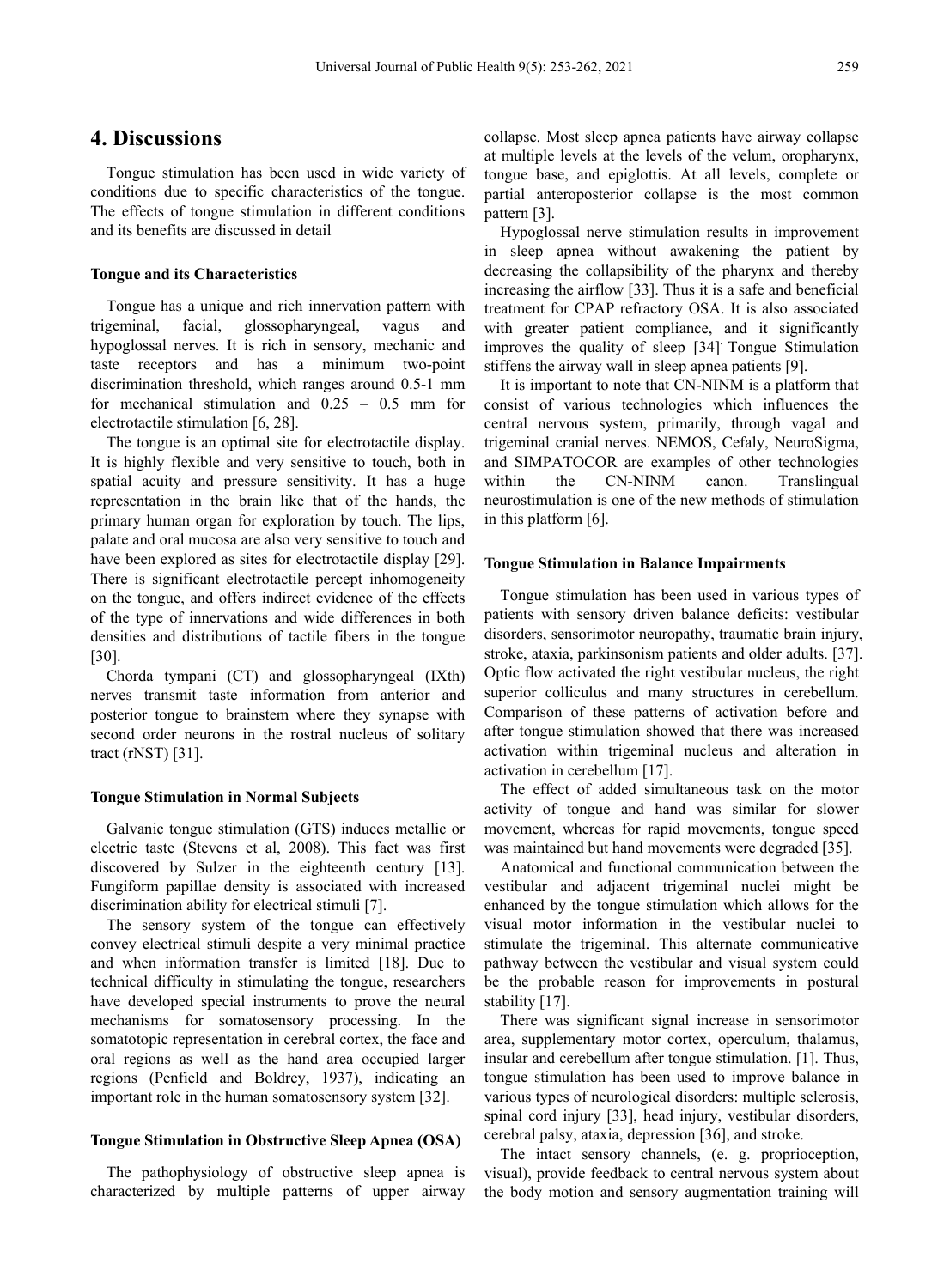make the patient depend on these intact sensory systems. Moreover, cognition, sixth sense (Brain interprets sensory training as new sensory channel), context specific adaption and combined volitional and non-volitional responses contributed to improvement in balance. Thus, cognition and sensory retraining are the 2 mechanisms responsible for improving balance [37].

#### **Tongue Stimulation in Stroke Patients**

Persistent motor functional loss in the upper extremity is more common after cerebrovascular accident which makes the patient dependent on activities of daily living. [27]. Brain computer interface therapy has been developed along with tongue stimulation for improving motor functions in stroke patients [4, 21. 25, 26, 39. 41]. Brittany Young et al. tested on one volunteer and found that there was significant improvement in ARAT scores and Stroke impact scale scores [22].

Alexander B. Remsik et al. [40] did a randomized controlled trial on 21 cerebrovascular accident patients with persistent upper extremity impairment. They received a maximum of 18-30 hours of therapeutic interventions with novel electroencephalogram-based brain computer interface driven functional electrical stimulation device (EEG – BCI – FES). The results showed that there is significant improvement in grip strength and action research arm test [27]. Tongue stimulation has been used to improve balance and improve hand functions in stroke patients.

#### **Tongue Stimulation and its Safety**

Tongue stimulation has been safely used in wide categories of patients, although, minor and temporary adverse events have been reported, which includes pain, tongue abrasion, mild headache, or discomfort. Tongue abrasion has been remedied with reprogramming the device and using tooth guard [6, 34]. However, hardly any study has been done to find out the effect of tongue stimulation on hemodynamic parameters

## **5. Conclusions and Suggestions**

Tongue stimulation has been used in wide variety of patients safely and effectively. It has been found that stimulation of tongue resulted in improvement of functions pertaining to tongue and associated muscles in dysphagia and obstructive sleep apnea patients. Also, stimulation of nerves innervating tongue resulted in synaptic changes in brainstem and improved balance in balance impaired conditions. Based on Hebbian theory, tongue stimulation or tongue movements along with upper limb training induced neuroplasticity and thereby improvement in upper limb functions. Tongue stimulation results in complex interaction among vestibular, trigeminal and solitary nuclei, where co-modulation and convergence of vestibular, visual, visceral and nociceptive signal results in behavioral and subjective improvement in various functions. Although, a number of devices have been designed for providing tongue stimulation, pros and cons of these devices needs to be investigated. Also randomized controlled studies, to find out the effect of tongue stimulation on motor recovery in neurological patients, needs to be done. Further research also needs to be done on the effect of tongue stimulation on cardiopulmonary parameters.

## **Funding**

This paper received no sources of funding or sponsorship and there is no financial disclosure.

## **Conflict of Interest**

None declared.

## **REFERENCES**

- [1] Corfield D. R., Murphy K., Josephs O., Fink G. R., Frackowiak R. S. J., Guz A., Adams L., Turner R., "Cortical and subcortical control of tongue movement in humans: a functional neuroimaging study using Fmri," Journal of Applied Physiology, vol 86, no. 5, pp. 1468-1477, 1999.
- [2] Bordoni B., Morabito B., Mitrano R., Simonelli M., Toccafondi A., "The Anatomical Relationships of the Tongue with the Body System," Cureus, vol. 10, no. 12, pp. e3695, 2018. DOI: 10.7759/cureus.3695.
- [3] Wray C. M., Thaler E. R., "Hypoglossal Nerve Stimulation for Obstructive Sleep Apnea: A review of the literature," World Journal of Otorhinolaryngology-Head and Neck Surgery, vol. 2, pp. 230-233, 2016. http://dx.doi.org/10.1016/j.wjorl.2016.11.005.
- [4] Liegl K. P., Rust K.L., Smith R.O., "Introduction to the Portable Neuromodulation Stimulation Stimulator (PONS™) Device and effects on balance and gait for individuals with traumatic brain injuries," Resna Annual Conference, 2013.
- [5] Conlon B., Hamilton C., Lim H. H., "Noninvasive Bimodal Neuromodulation for the Treatment of Tinnitus: Protocol for a Second Large-Scale Double-Blind Randomized Clinical Trial to Optimize Stimulation Parameters," JMIR Research Protocol, vol. 8, no. 9, pp. e13176. 2019. DOI: 10.2196/13176. PMCID: PMC6789422.
- [6] Danilov Y., Paltin D., "Translingual Neurostimulation (TLNS): A Novel Approach to Neurorehabilitation," International Journal of Physical Medicine and Rehabilitation, vol. 4, no. 2, pp. 1117, 2017.
- [7] Allison T.S., Moritz J., Turk P., Stone-Roy L.M., "Lingual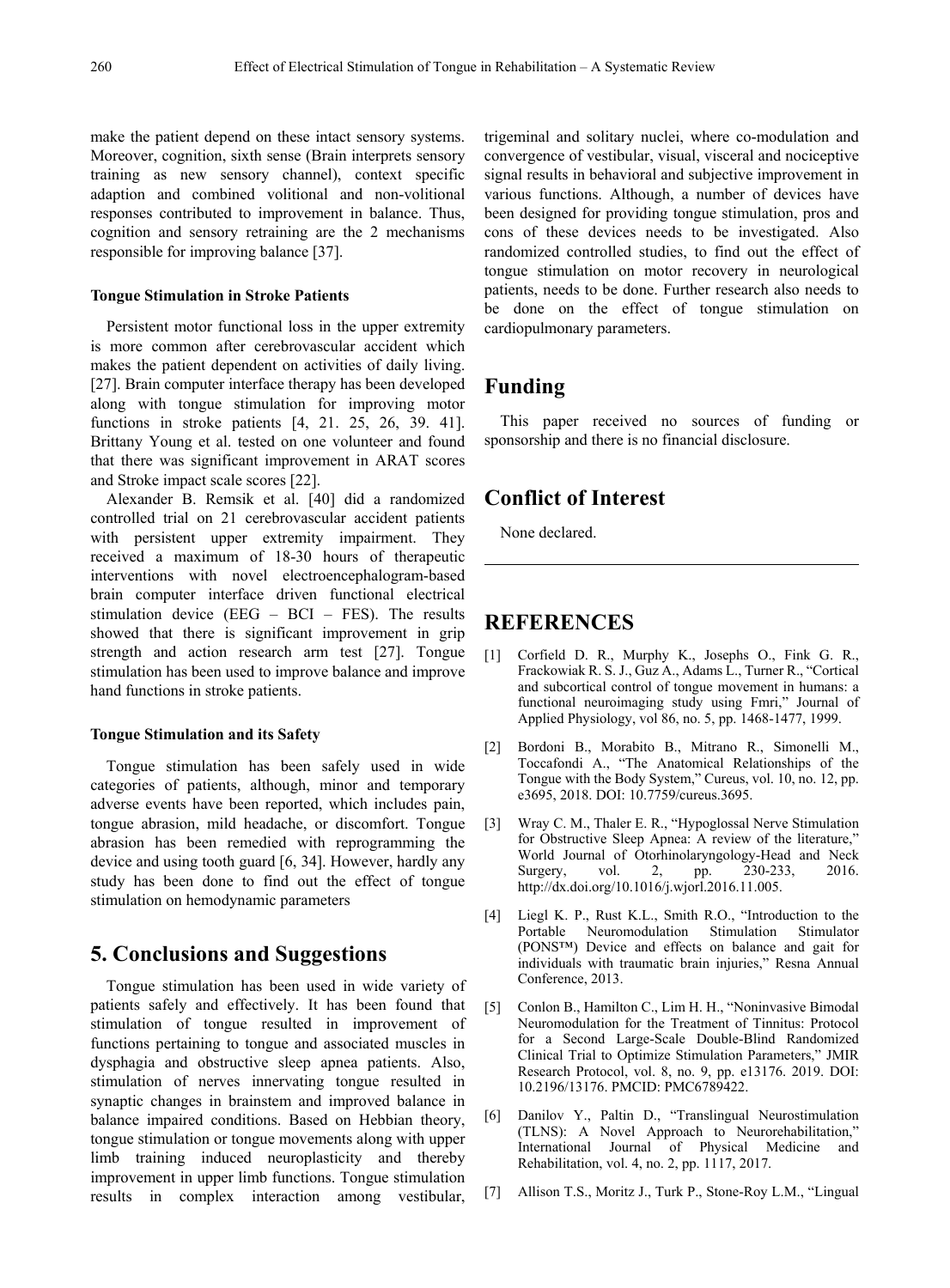electrotactile discrimination ability is associated with the presence of specific connective tissue structures (papillae) on the tongue surface," PLoS ONE, vol. 15, no. 8, 2020. http://dx. doi.org/10.25675/10217/210898. 2020;15(8): e0237142.

- [8] Cadello A. V., "Comparison of taste qualities elicited by tactile, electrical, and chemical stimulation of single human taste papillae," Perception & Psychophysics, vol. 29, no. 2, pp. 163-169, 1981.
- [9] Isono S., Tanaka A., Nishino T., "Effects of tongue electrical stimulation on pharyngeal mechanics in anaesthetized patients with obstructive sleep apnoea," European Respiratory Journal, vol. 14, pp. 1258-1265, 1999.
- [10] Lawless H.T., Stevens D. A., Chapman K. W., Kurtz A., "Metallic Taste from Electrical and Chemical Stimulation," Chem Senses, vol. 30, no. 3, pp. 185-194, 2005. DOI: 10.1093/chemse/bji014.
- [11] Danilov Y. P., Tyler M.E., Skinner K. L., Hogle R. A., Bach-y-Rita, P., "Efficacy of electrotactile vestibular substpotenitution in patients with peripheral and central vestibular loss," Journal of Vesitbular Research, vol. 17, no. 2-3, pp. 119-130, 2008.
- [12] Lozano C. A., Kaczmarek K. A., Santello M., "Electrotactile stimulation on the tongue: intensity perception, discrimination and cross-modality estimation," Somatosensory & Motor Research, vol. 2, pp. 50-63, 2009. DOI: 10.1080/08990220903158797.
- [13] Aoyama K., Sakurai K., Sakurai S., Mizukami M., Maeda T., Ando H., "Galvanic Tongue Stimulation Inhibits Five Basic Tastes Induced by Aqueous Electrolyte Solutions," Frontiers in Psychology, vol. 8, article 2112, 2017.
- [14] Moritz J., Turk P., Williams J. D., Stone Roy L. M., "Perceived Intensity and Discrimination Ability for Lingual Electrotactile Stimulation Depends on Location and Orientation of Electrodes," Frontiers in Human<br>Neuroscience, vol. 11, pp. 186, 2017. DOI: Neuroscience, vol. 11, 10.3389/fnhum.2017.00186.
- [15] Frehlick Z., Lakhani B., Fickling S. D., Livingstone A. C., Danilov Y., Sackier J. M., Darcy J. C. N., "Human translingual neurostimulation alters resting brain activity in high-density EEG," Journal of Neuroengineering Rehabilitation, vol. 16, no. 60, 2019. DOI: 10.1186/s12984-019-0538-4.
- [16] Wildenberg J. C., Tyler M. E., Danilov Y., Kaczmarek K. A., Meyerand M. E., "Sustained cortical and subcortical neuromodulation induced by electrical tongue stimulation," Brain Imaging and Behavior, vol. 4, pp. 199-211, 2011. DOI: 10.1007/s11682-010-9099-7.
- [17] Wildenberg J. C., Tyler M. E., Danilov Y., Kaczmarek K. A., Meyerand M. E., "High-resolution fMRI detects neuromodulation of individual brainstem nuclei by electrical tongue stimulation in balance impaired individuals," NeuroImage, vol. 56, pp. 2129-2137, 2011. DOI: 10.1016/j.neuroimage.2011.03.074.
- [18] Wildenberg J. C., Tyler M. E., Danilov Y., Kaczmarek K. A., Meyerand M. E., "Altered Connectivity of the Balance Processing Network After Tongue Stimulation in Balance-Impaired Individuals," Brain Connectivity, vol. 3,

no.1, 2013.

- [19] Wildenberg J. C., Tyler M. E., Danilov Y., Kaczmarek K. A., Meyerand M. E., "Electrical Tongue Stimulation Normalizes Activity Within the Motion-Sensitive Brain Network in Balance-Impaired Subjects as Revealed by Group Independent Component Analysis," Brain Connect, vol. 1, no. 3, pp. 255-265, 2011. DOI: vol. 1, no. 3, pp. 255-265, 2011. DOI: 10.1089/brain.2011.0029.
- [20] Tyler M. E., Kaczmarek K. A., Rust K. L., Subbotin A. M., Skinner K. L., Danilov Y. P., "Non-invasive neuromodulation to improve gait in chronic multiple sclerosis: a randomized double blind controlled pilot trial," Journal of NeuroEngineering and Rehabilitation, vol. 11, pp. 79, 2014. http://www.jneuroengrehab.com/content/11/1/79.
- [21] Young B. M., Nigogosyan Z., Remsik A., Walton L. M., Song J., Nair V. A., Grogan S. W., Tyler M. E., Edwards D. F., Calderia K., Sattin J. A., Williams J. C., Prabhakaran V., "Changes in functional connectivity correlate with behavioral gains in stroke patients after therapy using a brain-computer interface device," Frontiers in brain-computer interface device," Frontiers in Neuroengineering, vol. 7, article 25, July 2014. www.frontiersin.org.
- [22] Young B. M., Nigogosyan Z., Walton L. M., Remsik A., "Dose-response relationships using brain–computer interface technology impact stroke rehabilitation," Frontier in Human Neuroscience, vol. 9, pp. 361, 2015. DOI: 10.3389/fnhum.2015.00361. PMCID: PMC4477141.
- [23] Young B. M., Stamm J. M., Song J., Remsik A. B., Nair V. A., Tyler M. E., Edwards D. F., Caldera K., Sattin J. A., Williams J. C., Prabhakaran V., "Brain–Computer Interface Training after Stroke Affects Patterns of Brain–Behavior Relationships in Corticospinal Motor Fibers," Frontiers in Human Neuroscience, vol. 10, pp. 457, 2016. DOI: 10.3389/fnhum.2016.00457. PMCID: PMC5025476
- [24] Leonard G., Lapierre Y., Chen J. K., Wardini R., Crane J., Ptito A., "Noninvasive tongue stimulation combined with intensive cognitive and physical rehabilitation induces neuroplastic changes in patients with multiple sclerosis: A multimodal neuroimaging study," Multiple Sclerosis Journal—Experimental, Translational and Clinical, vol. Jan – March, pp. 1-9, 2017.
- [25] Mohanty R., Sinha A. M., Remsik A. B., Dodd K. C ., Young B. M., Jacobson T., McMillan M., Thoma J., Advani H., Nair V. A., Kang T. J., Caldera K., Edwards D. F., Williams J. C., Prabhakaran V., "Early Findings on Functional Connectivity Correlates of Behavioral Outcomes of Brain-Computer Interface Stroke Rehabilitation Using Machine Learning," Frontier in Neuroscience, vol. 12, pp. 624, 2018. DOI: 10.3389/fnins.2018.00624. PMCID: PMC6142044
- [26] Mohanty R., Sinha A. M., Remsik A. B., Dodd K. C ., Young B. M., Jacobson T., McMillan M., Thoma J., Advani H., Nair V. A., Kang T. J., Caldera K., Edwards D. F., Williams J. C., Prabhakaran V., "Machine Learning Classification to Identify the Stage of Brain-Computer Interface Therapy for Stroke Rehabilitation Using Functional Connectivity," Frontiers in Neuroscience, vol. 12, pp. 353, 2018. DOI: 10.3389/fnins.2018.00353.
- [27] Remsik A. B., Williams L., Gjini K., Dodd K., Thomas J, Jacobson T., Walczak M., McMillan M., Rajan S., Young B. M., Nigogosyan Z., Advani H., Mohanty R., Tellapragada